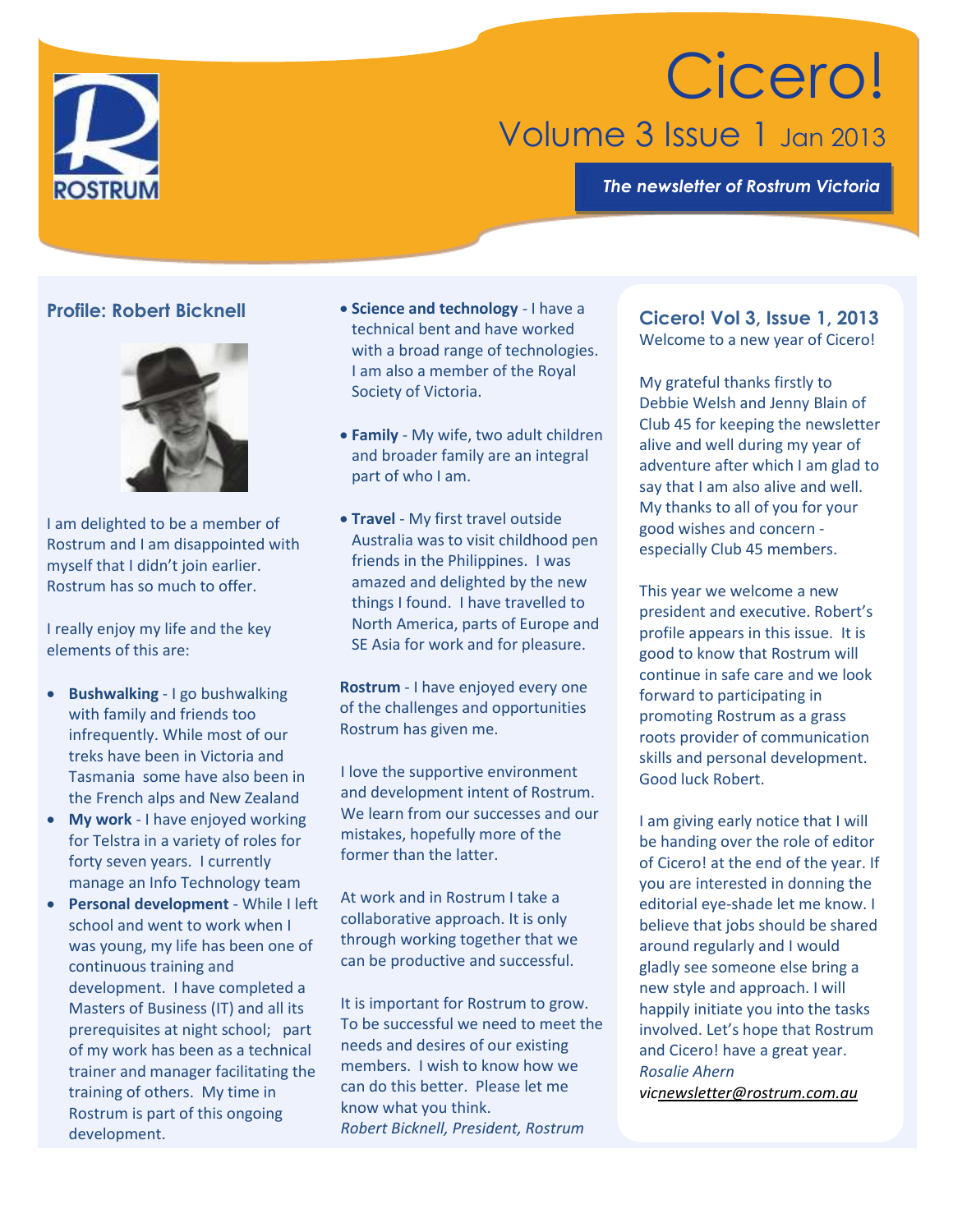



**Star Rating Your Club**



Freeman Murray Mason of Club 45 has devised a club star rating system. As we begin a new year some clubs may find Murray's idea of interest.

Now is the time to set up a star rating scheme for your club. This is a self-assessment scheme that provides members of your club with an incentive to become more involved in Rostrum and to contribute to the improvement of your club. All you need do is set up a point scoring system that suits your club and check at regular intervals throughout the year to see how you are progressing. At the end of the year the club earns two stars for the first ten points and then one extra star for each additional 10 points.

Points can be awarded as follows:

- 1 for each full member
- ½ for each student member
- 1 for each Freeman
- 1 for each accredited coach
- 1 for each accredited Training Officer
- 2 for each member of the Rostrum Executive
- 1 for each member of a Rostrum sub-committee
- 1 for hosting a Rostrum event (VOY, etc)
- 2 for participating in an inter-club meeting
- 1 for providing a speaker in a Rostrum competition
- 2 for winning the Jo Davis Cup competition
- 1 for winning other Rostrum competitions
- 1 for adjudicating at a Rostrum event
- 1 for winning a Rostrum special award
- 1 for each trainer at a Rostrum workshop
- 1 for each person assisting with the VOY competition

This is just a suggested list. Points can be awarded for any worthwhile activity your club or a club member undertakes. Just remember it is a scheme to assess your club's performance and comparisons can be made from year to year.

You might well be surprised how your club members respond to such a scheme. It can provide a sense of pride in your club. Murray Mason [vicclub45@rostrum.com.au](mailto:vicclub45@rostrum.com.au)

# **Victorian Zone Executive 2013**

**President:** Spr Robert Bicknell **Past President:** Fmn Neil Addison **Secretary/PO:** Fmn John Podger **Treasurer:** Spr Claudia Haddad **Ass Treasurer:** Fmn Spencer Meier **VP Eastern:** Spr Jack Dutkiewicz **VP Northern:** Fmn Max Cheney **VP Western Region: TBA VP Events:** Fmn George Schmidt **VP Membership: TBA VP Strategy:** Spr Debbie Welsh **VP Training:** Spr Ros McFarlane **Webmaster:** Spr Jenny Blain **VOY Co-ordinator:** Spr Kylie **Campbell Publications Officer:** Fmn Rebe Grosman **Archivist:** Fmn Heather Addison Contact details for all the executive are on the website at

[www.rostrum.com.au/vic/executive](http://www.rostrum.com.au/vic/executive)

### **2013 Training dates**

Sun 24 Mar 2-5pm Training Officer Seminar Sat 13 Apr 9-5pm Critic Introduction Sat 13 Apr 9-5pm Taking Part in Competitions Sat 10 Aug 9–1pm Intro to meeting procedure Sat 10 Aug 2-5pm Website for clubs Sat 21 Sep 9–5pm Critic Accreditation Sun 20 Oct 2–5pm Critic Forum Sat 26 Oct 9-5pm Office Bearers

*Contact Roslyn McFarlane*  victraining@rostrum.com.au *to register interest in the sessions*